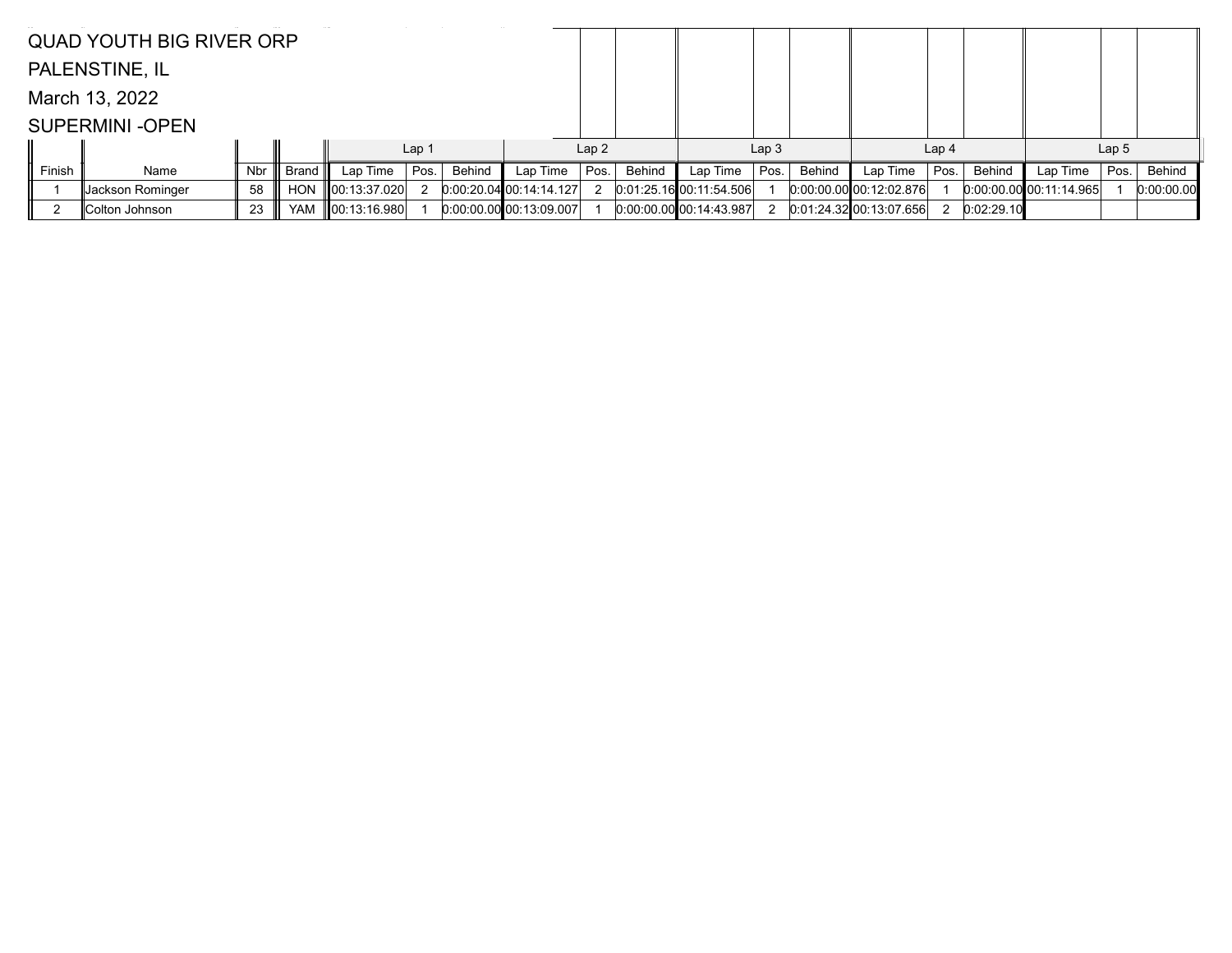|                  | <b>QUAD YOUTH BIG RIVER ORP</b> |     |            |                    |       |        |                             |      |        |                           |      |        |                           |                  |            |                             |      |            |
|------------------|---------------------------------|-----|------------|--------------------|-------|--------|-----------------------------|------|--------|---------------------------|------|--------|---------------------------|------------------|------------|-----------------------------|------|------------|
|                  | PALENSTINE, IL                  |     |            |                    |       |        |                             |      |        |                           |      |        |                           |                  |            |                             |      |            |
|                  | March 13, 2022                  |     |            |                    |       |        |                             |      |        |                           |      |        |                           |                  |            |                             |      |            |
| <b>SUPERMINI</b> |                                 |     |            |                    |       |        |                             |      |        |                           |      |        |                           |                  |            |                             |      |            |
|                  |                                 |     |            |                    | Lap 1 |        |                             | Lap2 |        | Lap <sub>3</sub>          |      |        |                           | Lap <sub>4</sub> |            | Lap <sub>5</sub>            |      |            |
| Finish           | Name                            | Nbr | Brand      | Lap Time           | Pos.  | Behind | Lap Time                    | Pos. | Behind | Lap Time                  | Pos. | Behind | Lap Time                  | Pos.             | Behind     | Lap Time                    | Pos. | Behind     |
|                  | ∥Ai Cottrell                    | 122 | <b>YAM</b> | ∥00:13:23.410      |       |        | 0.00.00.00 00.12.46.886     |      |        | $0:00:00.00$ 00:12:21.807 |      |        | $0:00:00.00$ 00:12:28.435 |                  |            | 0.00.00.00 00.12.26.686     |      | 0:00:00.00 |
| $\overline{2}$   | ∥Logan Eckerle                  | 999 | <b>YAM</b> | 00:13:25.230       | 2     |        | $[0.00:01.82]$ 00:12:48.917 |      |        | 0.00.03.8500:13.00.586    |      |        | 0.00:42.63[00:12.41.686]  |                  |            | 0.00:55.8800:12:48.226      |      | 0:01:17.42 |
| 3                | ukas Graham.                    | 68  | <b>HON</b> | 00:13:49.420       |       |        | 0.00:24.1900:13:20.527      |      |        | 0:00:55.80 00:13:07.286   |      |        | 0.01:02.5000:12:54.117    | 3                |            | $[0.01:14.93]$ 00:13:07.546 |      | 0:01:34.25 |
| 4                | ⊪Hunter Norton                  | 791 | <b>YAM</b> | 00:16:41.402       |       |        | 0.02:51.98 00:12:54.596     |      |        | 0.02:26.0500:12:54.366    |      |        | 0.02:13.13100:12:41.187   |                  |            | 0.02:00.20 00:12:37.996     |      | 0:01:30.65 |
| 5                | ∥Kellan Endris                  | 52  | <b>YAM</b> | 00:17:16.932       |       |        | $0:00:04.95$ 00:14:21.557   |      |        | 0:00:02.55 00:14:05.987   |      |        | 0.00.05.02100.13.41.006   | 6.               |            | 0:00:30.5300:13:24.237      |      | 0:05:00.17 |
| 6                | ∥Niah Craiq                     | 101 | <b>YAM</b> | 00:17:11.982       | 6     |        | 0.00:21.7500:14:23.957      |      |        | 0.01.42.38 00.14.03.517   |      |        | 0.02:51.84100:13:55.377   |                  |            | 0.00.09.3500:14.30.007      | 6.   | 0:01:15.12 |
|                  | ∥Kale Feuquay                   | 276 | <b>YAM</b> | ∥00:16:50.232      | 5     |        | 0.00.08.83 00.13.03.326     |      |        | 0.00:17.5600:12.54.056    |      |        | 0.00:17.2500:16.07.338    | 5                | 0:03:43.40 |                             |      |            |
| 8                | ∥Camren Hybarger                | 247 | YAM        | $\ 00:18:01.563\ $ | 8     |        | 0.00.44.63 00.16.54.268     |      |        | $0:03:17.34$ 00:20:14.260 |      |        | $0.09:25.61$ 00:17:11.128 | 8                | 0:12:46.38 |                             |      |            |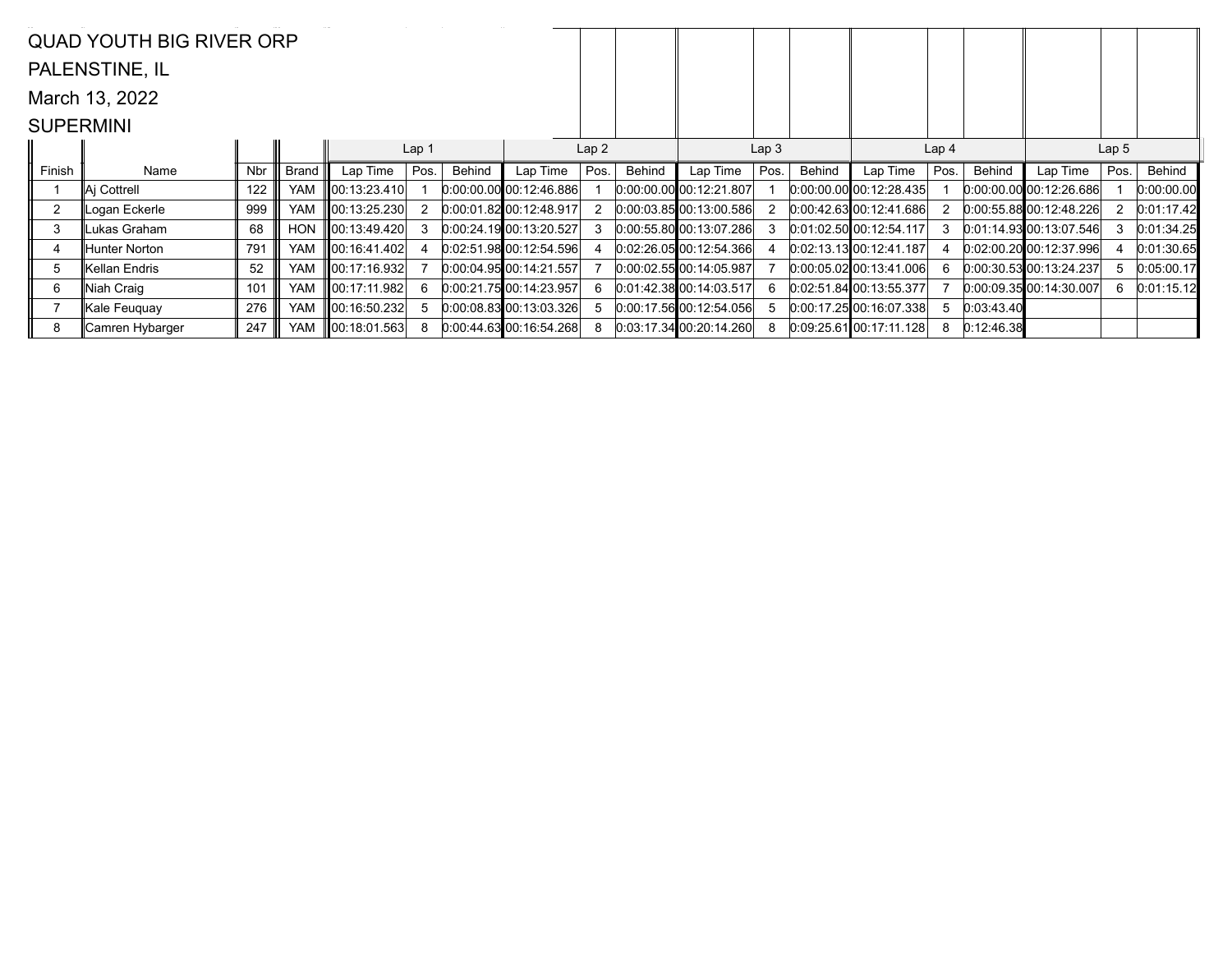|              | <b>QUAD YOUTH BIG RIVER ORP</b> |     |            |                    |                  |        |                           |      |        |                             |                  |        |                           |                  |               |                         |                  |            |
|--------------|---------------------------------|-----|------------|--------------------|------------------|--------|---------------------------|------|--------|-----------------------------|------------------|--------|---------------------------|------------------|---------------|-------------------------|------------------|------------|
|              | PALENSTINE, IL                  |     |            |                    |                  |        |                           |      |        |                             |                  |        |                           |                  |               |                         |                  |            |
|              | March 13, 2022                  |     |            |                    |                  |        |                           |      |        |                             |                  |        |                           |                  |               |                         |                  |            |
| <b>GIRLS</b> |                                 |     |            |                    |                  |        |                           |      |        |                             |                  |        |                           |                  |               |                         |                  |            |
|              |                                 |     |            |                    | Lap <sub>1</sub> |        |                           | Lap2 |        |                             | Lap <sub>3</sub> |        |                           | Lap <sub>4</sub> |               |                         | Lap <sub>5</sub> |            |
| Finish       | Name                            | Nbr | Brand II   | Lap Time           | Pos.             | Behind | Lap Time                  | Pos. | Behind | Lap Time                    | Pos.             | Behind | Lap Time                  | Pos.             | <b>Behind</b> | Lap Time                | Pos.             | Behind     |
|              | Jordyn Bell                     | 196 | <b>HON</b> | 00:13:40.681       |                  |        | $0:00:00.00$ 00:13:05.298 |      |        | 0:00:00.00 00:12:50.514     |                  |        | $0.00.00.00$ 00:12:42.577 |                  |               | 0.00.00.00000:12:40.446 |                  | 0:00:00.00 |
|              | ∥Marley Branham                 | 513 | <b>HON</b> | $\ 00:16:20.712\ $ |                  |        | $0.02:40.03$ 00:13:48.277 |      |        | $0.03:23.01$ $00:13:22.626$ |                  |        | $0:03:55.12$ 00:13:19.737 |                  |               | 0.04.32.28000.13.28106  |                  | 0:05:19.94 |